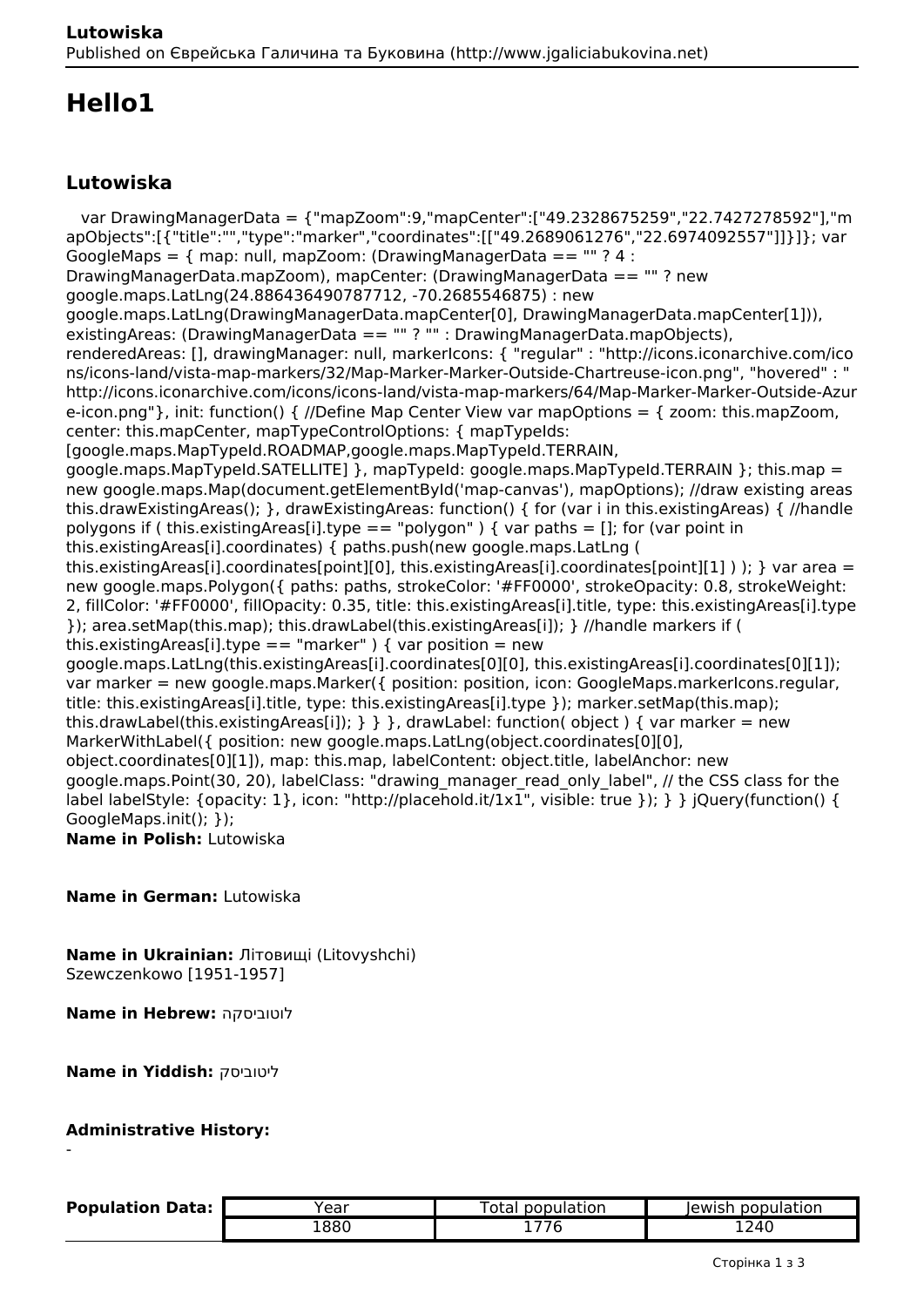#### **Lutowiska** Published on Єврейська Галичина та Буковина (http://www.jgaliciabukovina.net)

| ----     | . .                                    | $- - -$<br>- |
|----------|----------------------------------------|--------------|
| .<br>. . | $\sim$ $-$<br>$\sim$ $\sim$<br>- - - - | - -<br>--    |

#### **Remarks:**

Read about Lutowiska in "Pinkas Hakehilot" (translated) [here.](http://www.jewishgen.org/yizkor/pinkas_poland/pol2_00296.html)

Lutowiska on "Virtual Shtetel".

Lutowiska is located on the Smolnik stream 22 miles SE of Lesko near the Ukrainian border. See map of Lutowiska Here.

## **See detailed information about the community of Lutowiska on the site**  Massa le-Galicia **(in Hebrew)**

**Coordinates:** 49°15' N, 22°42' E

**Historical-cultural region:** Western Galicia

# **Items relevant to the community**

| Title <                                | <b>Type of item</b>                                        | Years |
|----------------------------------------|------------------------------------------------------------|-------|
| <u>"О высылке заложников", в</u>       | Картки Центрального архіву                                 | 1915  |
| <u>т.ч. об арестах, вз</u>             | історії єврейського народу в                               |       |
|                                        | Єрусалимі                                                  |       |
| Akta dot. organizacji                  | Картки Центрального архіву                                 | 1846  |
| zatwierdzenia statutów gm              | історії єврейського народу в                               |       |
|                                        | Єрусалимі                                                  |       |
| Correspondence with the                | Картки Центрального архіву                                 | 1829  |
| Landesgubernium, repor                 | історії єврейського народу в<br>Єрусалимі                  |       |
| Ernennung von Bezirks- und             | Картки Центрального архіву                                 | 1851  |
| GemeinderabbinernO6                    | історії єврейського народу в                               |       |
|                                        | Єрусалимі                                                  |       |
| <u>Kartoteka "Aliji". Spisy Żydów,</u> | Картки Центрального архіву                                 | 1936  |
| którzy wyjechal                        | історії єврейського народу в                               |       |
|                                        | Єрусалимі                                                  |       |
| Korespondencja w sprawie               | Картки Центрального архіву                                 | 1895  |
| obsadzenia wolnej posa                 | історії єврейського народу в                               |       |
|                                        | Єрусалимі                                                  |       |
| Korespondencja w sprawie               | Картки Центрального архіву                                 | 1904  |
| zażaleń członków gmin                  | історії єврейського народу в                               |       |
|                                        | Єрусалимі                                                  |       |
| Korrespondenz,<br>Vereinbarungen und   | Картки Центрального архіву<br>історії єврейського народу в | 1820  |
|                                        |                                                            |       |